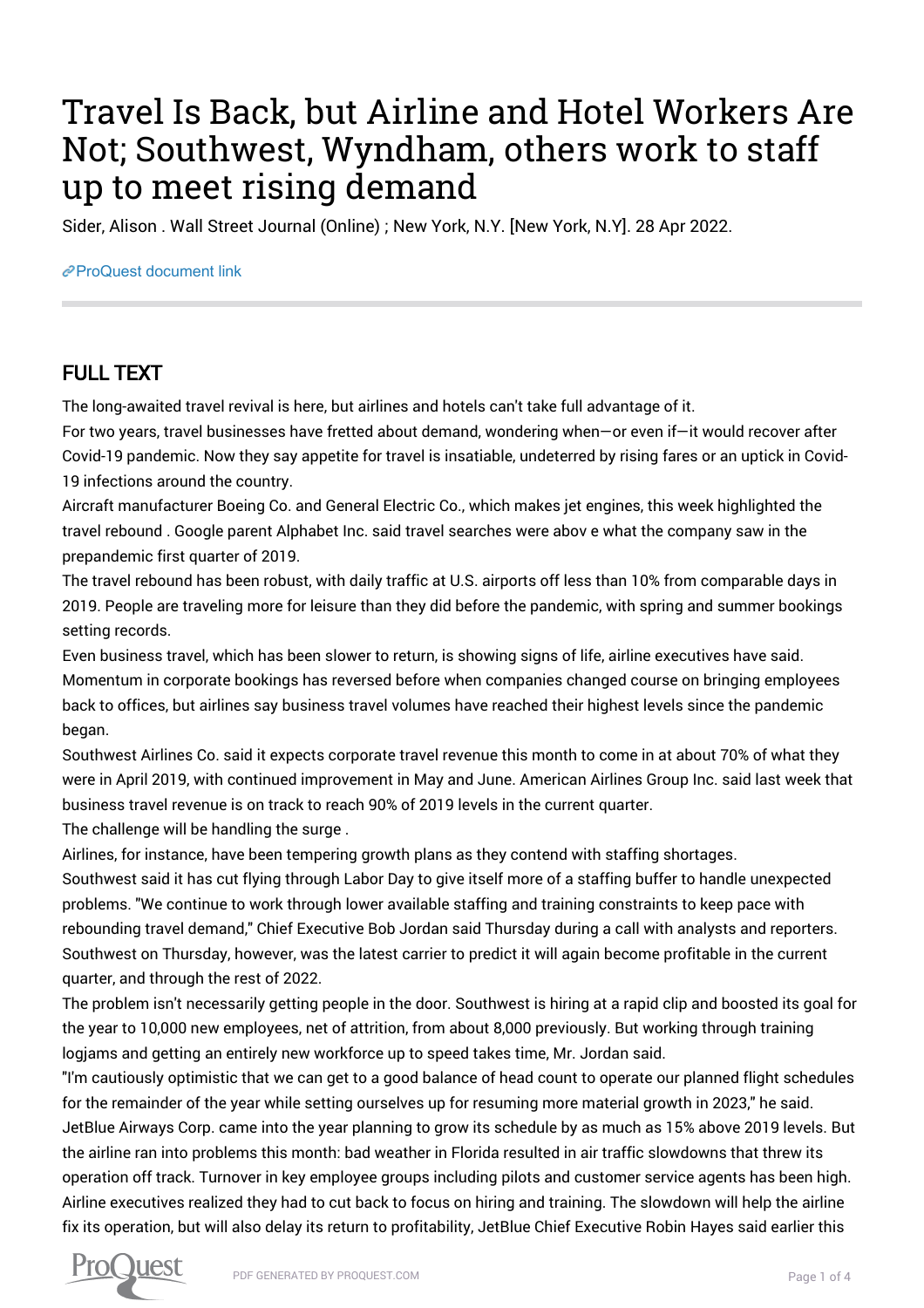week.

"This is the first time that I can remember where we'll be flying less capacity in June than April. It's a much more conservative planning assumption," Mr. Hayes said in an interview.

Alaska Air Group Inc. and Spirit Airlines Inc. have also shrunk schedules in recent weeks, while United Airlines Holdings Inc. and Delta Air Lines Inc. said they'd planned more conservatively to avoid having to make similar calls.

"We're realizing that the whole infrastructure is not set up to snap back to these rapid growth rates," United Chief Executive Scott Kirby said last week.

Hotels are also struggling to staff up to meet the recent surge in travel. Executives at Pebblebrook Hotel Trust, a real-estate investment trust that owns hotels and resorts across the U.S., said they were caught short-staffed as business picked up in March.

"It wasn't anticipated and therefore we kind of had to make do because it does take time to hire people and get them to be productive," Chief Executive Jon Bortz said Wednesday on a call with analysts.

Hotels are retooling operations so that they don't need as many employees as they had before the pandemic. Some restaurants at Pebblebrook properties have changed their kitchen operations so that they require fewer cooks, which are hard to find right now. And executives at Wyndham Hotels &Resorts Inc. said they are working on services like digital check-in and check-out to reduce the need for more workers.

Still, Wyndham said it is working with franchisees that operate the hotels on new recruiting, hiring and retention strategies as they continue to face staffing shortages.

For travelers this summer, the result will likely be pricier fares and more expensive rooms, executives and analysts said. Hotels are struggling with staffing levels, but are able to charge higher prices due to demand, says C. Patrick Scholes, a lodging analyst at Truist Securities Inc. But because staffing is an issue, some hotels might not mind sacrificing a small percentage of their occupancy to maintain the high room rate, he says.

Airlines have been boosting fares to cover the rising cost of fuel, with no signs that the higher prices have dented demand.

"Demand for air travel, especially for leisure, is above 2019 levels…however, supply is not," Andrew Watterson, Southwest's chief commercial officer, said Thursday. "A backdrop of demand exceeding supply is what can give broad-based price increases that we've seen."

Airlines are hoping to avoid the problems that several of them encountered last summer, when demand returned more quickly than they'd anticipated and before they could rebuild their ranks. What should have been routine disruptions such as poor weather became dayslong snafus. Travelers faced cancellations, delays and hourslong waits for customer service help by phone

Airlines got billions of dollars in government funds during the pandemic to continue paying workers so they could avoid massive layoffs. But facing a murky outlook, carriers also encouraged thousands to retire early and take buyouts.

Southwest said its head count still hasn't returned to where it was before the pandemic, and about 15% of its workforce is new since the fall, Mr. Jordan said.

"So they're out there working, but you know what it's like to have a new job. They're just not proficient yet. They're not efficient. They're still learning their positions," he said.

The pandemic also accelerated a shortage of pilots that has been looming over the industry for years. Airlines are trying to bring on pilots at a faster clip than ever before, but training infrastructure can't keep pace.

The result has been fierce competition for the pool of available pilots and for the flight instructors needed to train them. Smaller regional airlines have had to cut routes, unable to keep pace with hiring by bigger airlines. JetBlue cited turnover among pilots as one of the reason's it is throttling back growth this year.

"Some of the high levels of attrition that we've seen could stay or even get worse," Mr. Hayes said.

Alaska Airlines is halfway to its goal of hiring 600 mainline pilots this year, Chief Executive Ben Minicucci said last week. The challenge is getting them all trained and ready to fly. The airline never caught up after the Omicron

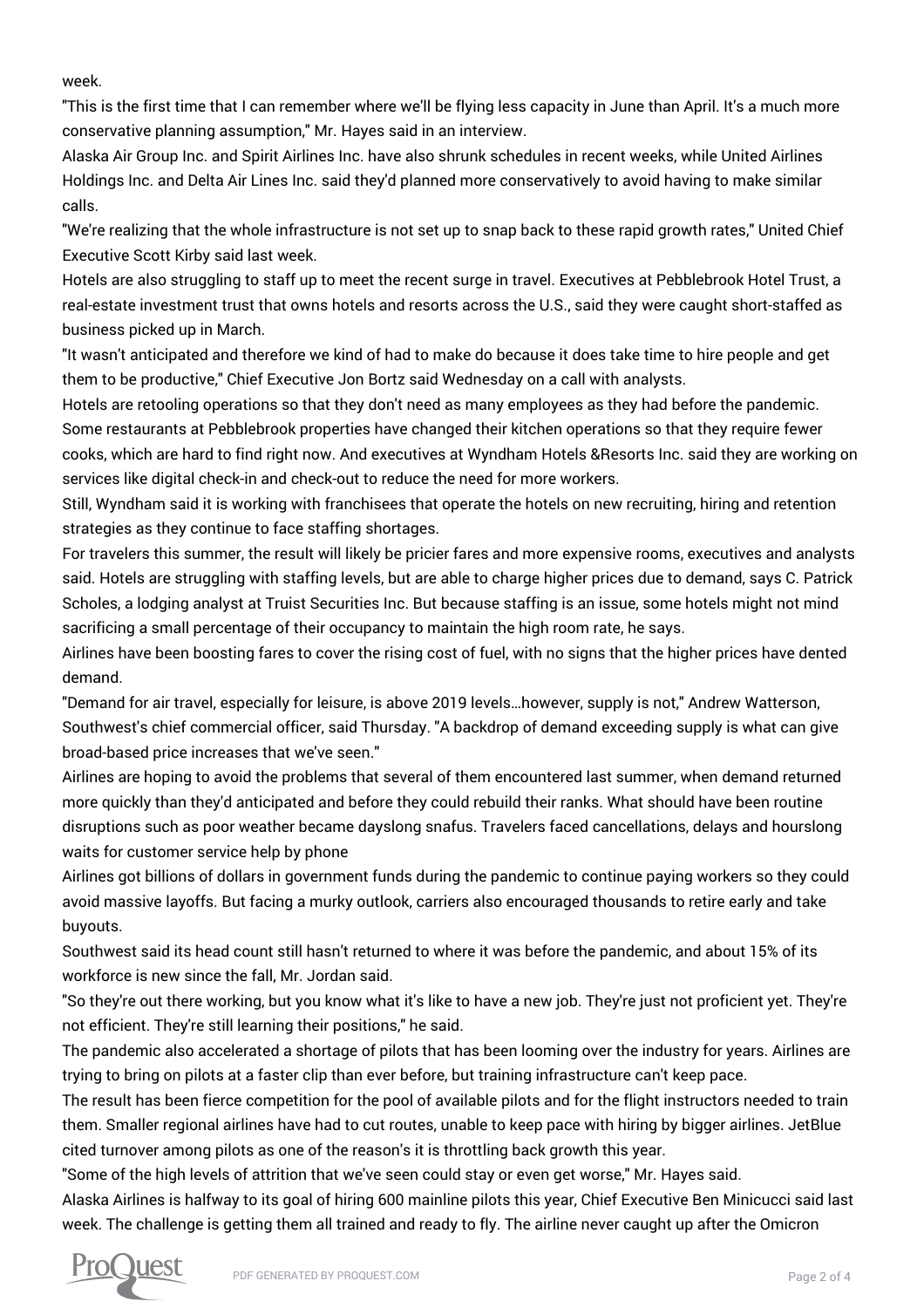strain slowed training at the start of the year, and found itself this month with about 60 fewer pilots than it had anticipated, not enough to fly the schedule it had planned. "Pilots were stuck in the school house," Chief Executive Ben Minicucci said last week. "We're just putting a little more conservatism into the plan." Write to Alison Sider at alison.sider@wsj.com Travel Is Back, but Airline and Hotel Workers Are Not Credit: By Alison Sider

## DETAILS

| Subject:                       | Aircraft; Schedules; Workforce planning; Customer services; Turnover; Airlines;<br>Pandemics; Air travel; Business travel; Coronaviruses; Pilots; COVID-19 |
|--------------------------------|------------------------------------------------------------------------------------------------------------------------------------------------------------|
| <b>Business indexing term:</b> | Subject: Workforce planning Customer services Turnover; Corporation: JetBlue<br>Airways Corp                                                               |
| Location:                      | United States--US; Alaska                                                                                                                                  |
| Company / organization:        | Name: JetBlue Airways Corp; NAICS: 481111                                                                                                                  |
| <b>Publication title:</b>      | Wall Street Journal (Online); New York, N.Y.                                                                                                               |
| <b>Publication year:</b>       | 2022                                                                                                                                                       |
| <b>Publication date:</b>       | Apr 28, 2022                                                                                                                                               |
| column:                        | <b>Business</b>                                                                                                                                            |
| Section:                       | <b>Business</b>                                                                                                                                            |
| Publisher:                     | Dow Jones & Company Inc                                                                                                                                    |
| Place of publication:          | New York, N.Y.                                                                                                                                             |
| <b>Country of publication:</b> | United States, New York, N.Y.                                                                                                                              |
| <b>Publication subject:</b>    | <b>Business And Economics</b>                                                                                                                              |
| e-ISSN:                        | 25749579                                                                                                                                                   |
| Source type:                   | Newspaper                                                                                                                                                  |
| Language of publication:       | English                                                                                                                                                    |
| Document type:                 | <b>News</b>                                                                                                                                                |
| ProQuest document ID:          | 2656216606                                                                                                                                                 |
| <b>Document URL:</b>           | https://www.proquest.com/newspapers/travel-is-back-airline-hotel-workers-are-<br>not/docview/2656216606/se-2?accountid=44910                               |